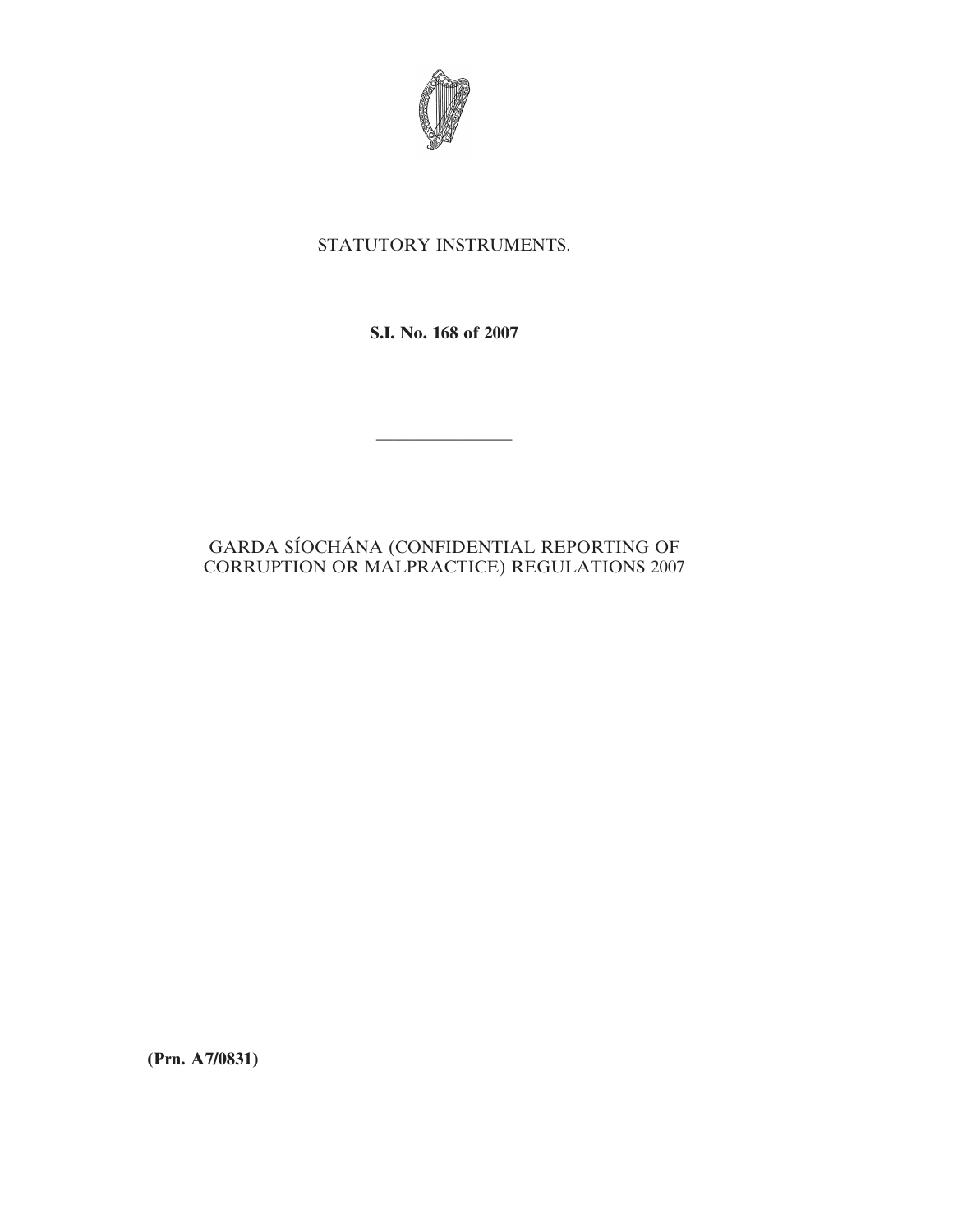# GARDA SÍOCHÁNA (CONFIDENTIAL REPORTING OF CORRUPTION OR MALPRACTICE) REGULATIONS 2007

I, MICHAEL MCDOWELL, Minister for Justice, Equality and Law Reform, having consulted the Commissioner of the Garda Síochána, the Garda Síochána Ombudsman Commission and the Garda Síochána Inspectorate and with the approval of the Government, hereby, in exercise of the powers conferred on me by section 124 of the Garda Síochána Act 2005 (No. 20 of 2005), make the following regulations:

# *Preliminary*

1. These regulations may be cited as the Garda Síochána (Confidential) Reporting of Corruption or Malpractice) Regulations 2007.

2. These regulations come into operation on 30th April 2007.

# *Definitions*

3. In these regulations—

"Act" means the Garda Síochána Act 2005;

"charter" means a charter established under Regulation 4;

"civilian" means a member of the civilian staff of the Garda Síochána;

"Commissioner" means—

- (*a*) the Commissioner of the Garda Síochána, or
- (*b*) a deputy commissioner, or an assistant commissioner, authorised by the Minister under section 32 of the Act to perform the functions of the Commissioner;

"confidential recipient" means a person appointed under Regulation 6 to receive confidential reports;

"confidential report" means a report made in accordance with Regulation 5;

"confidential reporter" means a member or civilian who makes a confidential report;

"member" means—

(*a*) a member of the Garda Síochána, or

*Notice of the making of this Statutory Instrument was published in "Iris Oifigiu´il" of* 27*th April*, 2007.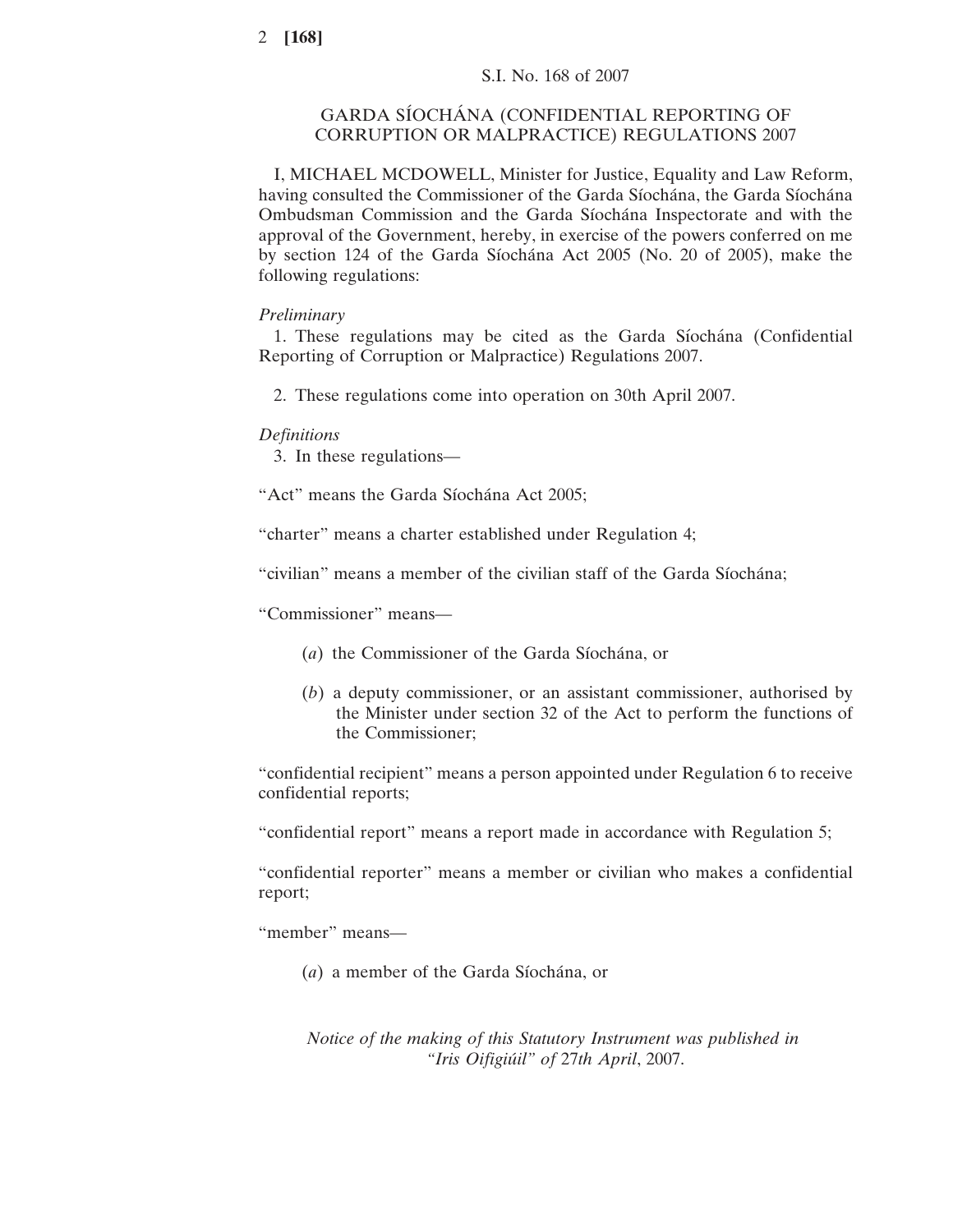(*b*) a member of the Police Service of Northern Ireland appointed to a rank in the Garda Síochána under section 52 or 53 of the Act.

#### *Establishment of charter*

4. (1) The Commissioner shall, after consulting the Garda Síochána Ombudsman Commission and Garda Síochána Inspectorate and with the approval of the Minister, establish a charter containing the guidelines and mechanisms, provided in Regulations 5 to 9 of these regulations, to enable members or civilians to report in confidence allegations of corruption or malpractice within the Garda Síochána.

(2) The Commissioner may include in the charter supplementary, incidental or consequential provisions, including provisions relating to procedures for facilitating the confidential reporting of such allegations, for the purpose of enabling the charter to have full effect.

(3) Nothing in these regulations prevents the Commissioner from making provision otherwise than in the charter in relation to non-confidential allegations of any such corruption or malpractice.

#### *Confidential report*

5. (1) A member or civilian who has reasonable grounds for believing that a member of the Garda Síochána or civilian is engaged, has been engaged or is about to engage in corruption or malpractice may report in confidence to a confidential recipient any information that he or she has concerning the corruption or malpractice.

(2) A confidential report must be made in good faith for the purpose of exposing the alleged corruption or malpractice.

(3) The confidential reporter shall disclose to the confidential recipient any document, record or information in his or her possession or control which relates to the alleged corruption or malpractice.

(4) Information disclosed under paragraph (3) shall be in such form as the confidential recipient may require.

(5) When making a confidential report, the confidential reporter shall indicate that it is being made under the charter.

(6) Confidential reports may not be made anonymously.

#### *Confidential recipients*

6. (1) The Minister shall, after consultation with the Commissioner, the Ombudsman Commission, the Garda Síochána Inspectorate, the Garda Síocha´na representative associations and the trade unions or staff associations recognised as representing civilians, appoint a person or persons as a confidential recipient or recipients.

(2) A person so appointed shall be a judge, former judge, barrister or solicitor or a serving or former senior civil or public servant.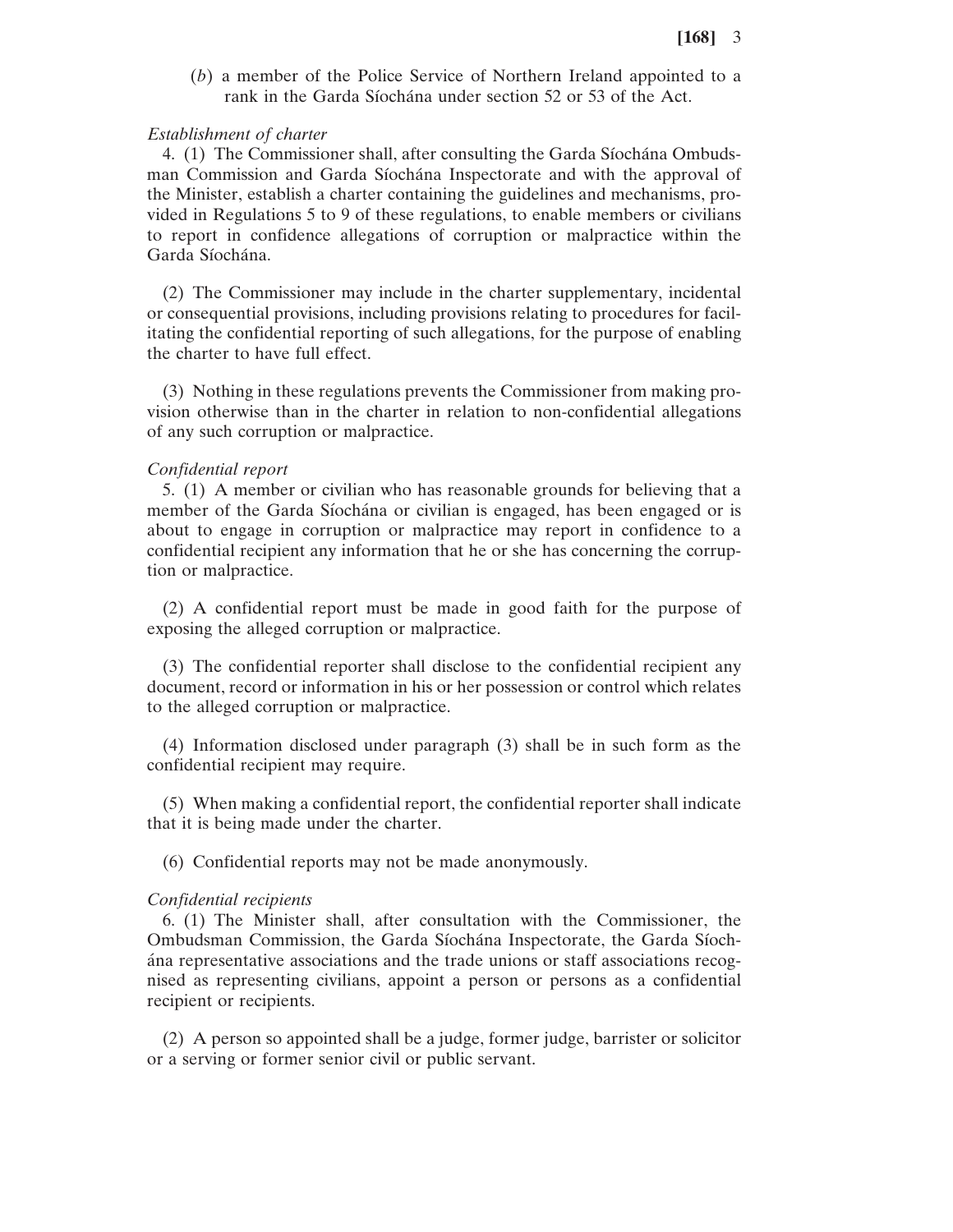## 4 **[168]**

(3) Such a person shall be appointed for a period of 3 years and may be reappointed.

(4) Any such appointment is subject to such terms and conditions as the Minister may determine with the consent of the Minister for Finance.

(5) A confidential recipient may be assisted in the performance of his or her functions by members of his or her staff who are civil servants.

(6) Such members may receive confidential reports and, at the direction of the confidential recipient, pass them to other persons or bodies in accordance with these regulations.

(7) In doing so, they shall take all practicable steps to ensure that the identity of the confidential reporter concerned is not disclosed except as provided in these regulations.

(8) The Commissioner may, after consulting the Ombudsman Commission, the Garda Síochána Inspectorate, the Garda Síochána representative associations and the said trade unions or staff associations, appoint a member or civilian, or members or civilians, as a confidential recipient or recipients.

## *Transmission of confidential reports*

7. (1) Subject to paragraph (2), a confidential recipient shall as soon as practicable transmit each confidential report to the Commissioner.

(2) Where a confidential report contains an allegation of corruption or malpractice on the part of the Commissioner, the confidential recipient shall transmit the report to the Minister.

(3) Where a confidential report contains an allegation of corruption or malpractice on the part of a deputy commissioner or an assistant commissioner, the confidential recipient shall notify the Minister that the report has been transmitted to the Commissioner.

## *Investigation of confidential reports*

8. (1) On receipt of a confidential report, the Commissioner shall—

- (*a*) examine the report and, unless he or she has reason to believe that the allegation contained in it was not made in good faith or is false, frivolous or vexatious, investigate the allegation or cause it to be investigated, and
- (*b*) take any other action that is necessary as a result of the investigation.

(2) On receipt of such a report, the Minister, unless he or she has reason to believe that the allegation contained in it was not made in good faith or is false, frivolous or vexatious, shall cause the allegation to be investigated or take such other action as he or she considers appropriate in the circumstances.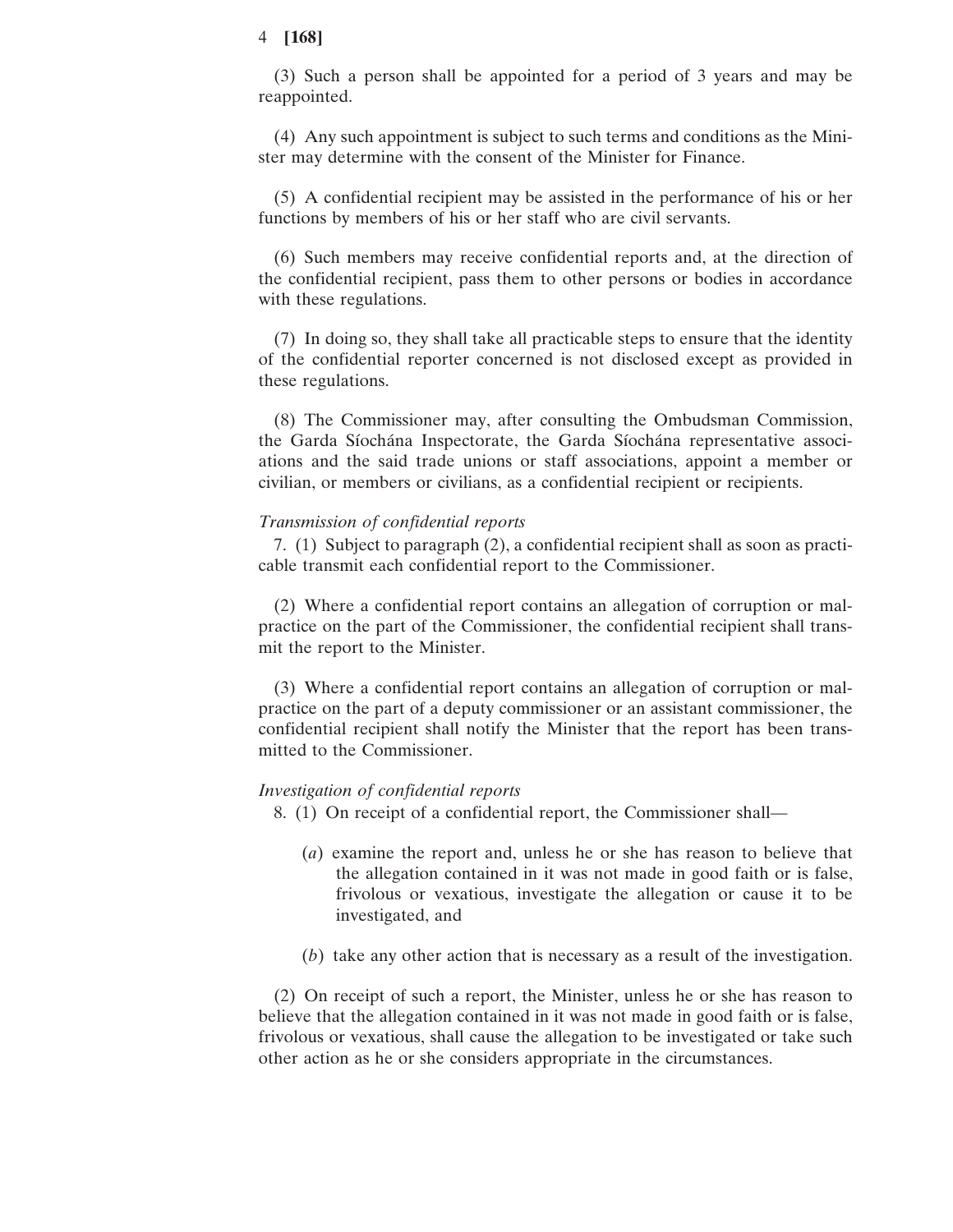(3) In examining or investigating a confidential report or notifying the Ombudsman Commission or the Garda Síochána Inspectorate of a report or taking any other action in relation to it, the Minister or Commissioner, as the case may be, and any person acting on his or her behalf shall take all practicable steps to ensure that the identity of the confidential reporter is not disclosed.

# *Protection of confidential reporter's identity*

9. (1) A confidential recipient may disclose the identity of a confidential reporter to the Minister or Garda Commissioner only if each one of the following provisions is complied with:

- (*a*) the Minister or Commissioner, as the case may be—
	- (i) must believe that knowledge of the identity of the confidential reporter is essential for the proper examination of the confidential report or investigation of the alleged corruption or malpractice concerned, and
	- (ii) must inform the confidential recipient of his or her reasons for that belief;
- (*b*) the confidential recipient must be satisfied that the Minister or Commissioner, before informing the recipient under subparagraph (*a*)(ii), has taken all practicable steps to advance the examination or investigation of the allegation;
- (*c*) the confidential recipient must have informed the confidential reporter of the situation and considered the reporter's views regarding disclosure of his or her identity;
- (*d*) the confidential recipient must further be satisfied that, having regard to all the circumstances, the disclosure is essential for the proper examination of the confidential report or investigation of the allegation.

(2) The identity of a confidential reporter may be disclosed by the Minister or Commissioner to an officer of the Minister, a member or civilian, only where the Minister or Commissioner believes that disclosure is essential for the proper examination of the confidential report or investigation of the corruption or malpractice concerned.

(3) Any officer of the Minister or member or civilian to whom the identity of a confidential reporter has been disclosed under paragraph (2) may not disclose the identity to any other person without the written authorisation of the Minister or Commissioner, as the case may be.

(4) The Minister or Commissioner may give such an authorisation only where he or she believes that it is essential for the proper examination of the confidential report or investigation of the alleged corruption or malpractice.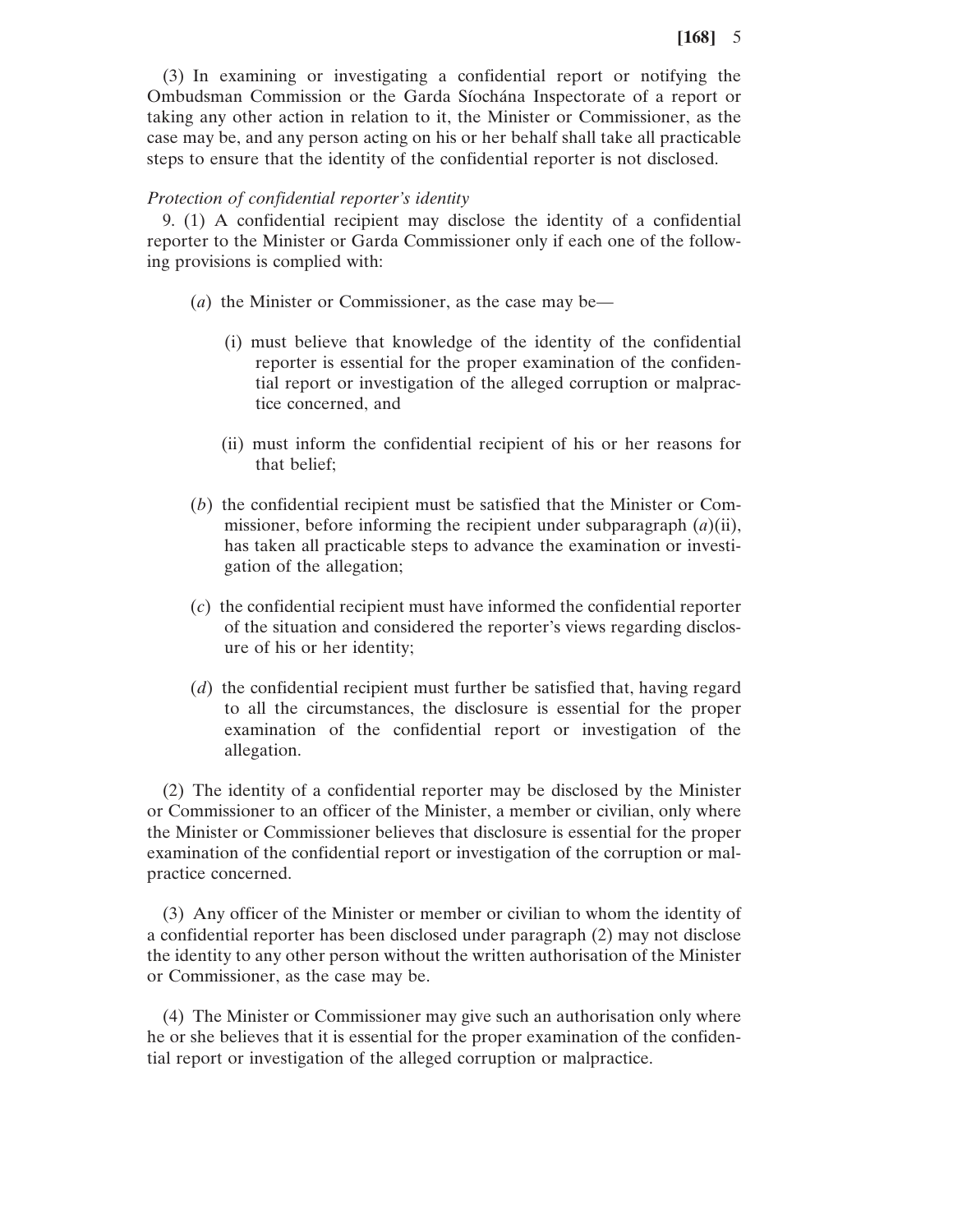## 6 **[168]**

(5) Unless otherwise authorised under this regulation, a confidential recipient, the Minister, an officer of the Minister, a member, or a civilian, to whom the identity of a confidential reporter has been disclosed may disclose the identity only with the written consent of the confidential reporter or under an order of a court.

#### *Notification of confidential reports to Ombudsman Commission*

10. (1) The Commissioner shall, as soon as practicable and in accordance with arrangements agreed with the Ombudsman Commission—

- (*a*) notify the chairperson of the Commission of each confidential report received by him or her and of the action that he or she proposes to take or is taking in relation to it, and
- (*b*) give the chairperson any further information (except the identity of the confidential reporter) that he or she may request in relation to the matter.

(2) In considering a confidential report or taking any action in relation to it, the Ombudsman Commission and any person acting in its behalf shall take all practicable steps to ensure that the identity of the confidential reporter is not disclosed.

#### *Notification of certain confidential reports to Garda Sı´ocha´na Inspectorate*

11. (1) Subject to the consent of the confidential reporter, the Commissioner shall notify the Chief Inspector of the Garda Siochana Inspectorate of such confidential reports as are provided for in arrangements agreed between the Commissioner and the Chief Inspector in that behalf.

(2) In considering a confidential report or taking any action in relation to it, the Chief Inspector and any person acting on his or her behalf shall take all practicable steps to ensure that the identity of the confidential reporter is not disclosed.

#### *Feedback*

12. The charter shall provide for mechanisms by which information regarding actions taken on the basis of a confidential report may be made available to a confidential recipient for communication to a confidential reporter.

## *Dissemination of charter*

13. The Commissioner shall ensure that the charter is brought to the attention of every member and civilian.

#### *Disciplinary action*

14. (1) A member or civilian who in good faith reports an allegation of corruption or malpractice within the Garda Síochána shall not be subjected to disciplinary action for so doing.

(2) Any harassment or intimidation of such a person shall be dealt with in accordance with the law and the relevant disciplinary regulations or disciplinary code.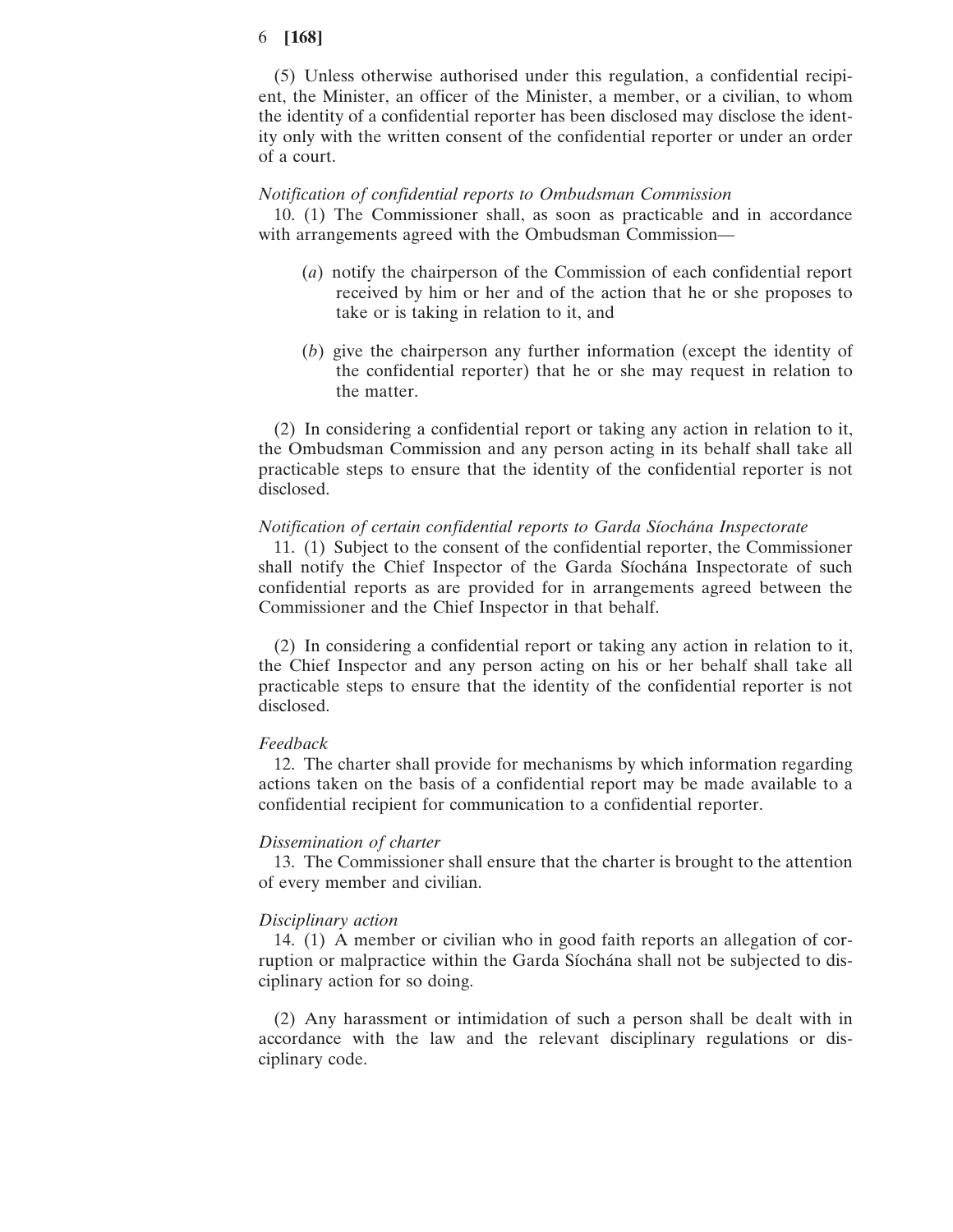(3) Making a false allegation of corruption or malpractice otherwise than in good faith shall be dealt with in accordance with the law and such regulations or code.

*Annual report*

15. (1) Not later than 4 months after the end of each year the Commissioner shall report in writing to the Minister in relation to any confidential reports made during that year and the action taken in relation to them.

(2) In so reporting, the Commissioner shall take all practicable steps to ensure that the identities of the confidential reporters are not disclosed.

The Government hereby approve of the foregoing regulations.



GIVEN under the Official Seal of the Government, 24 April 2007

BERTIE AHERN. Taoiseach.



GIVEN under my Official Seal, 24 April 2007

> MICHAEL MCDOWELL Minister for Justice, Equality and Law Reform.

## EXPLANATORY NOTE

*(This note is not part of the Instrument and does not purport to be a legal interpretation).*

These Regulations provide for the establishment of a charter containing guidelines and mechanisms to provide for the confidential reporting of allegations of corruption or malpractice within the Garda Síochána.